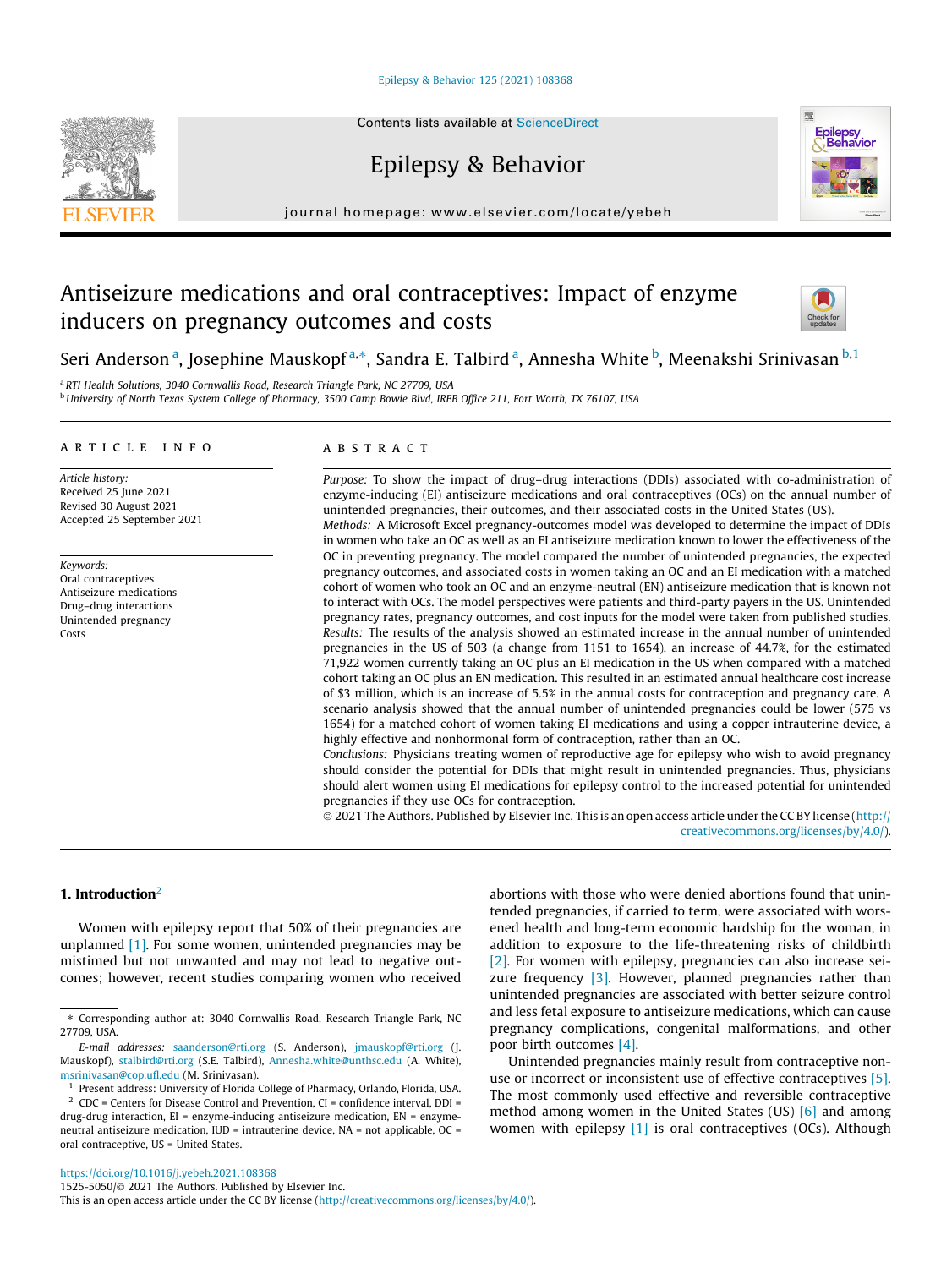unintended pregnancies can occur among women who are fully adherent to their OCs [\[7–9\]](#page-6-0), contraceptive failures also occur due to drug–drug interactions (DDIs) between OCs and antiseizure medications [\[10\].](#page-6-0)

The potential for DDIs between OCs and antiseizure medications has been known for many years. In 1972, a letter published in the British Medical Journal  $[11]$  documented a pregnancy in a woman who was fully compliant with an OC regimen while also taking drugs to control her epilepsy. More recently, a study of 1144 women in the Epilepsy Birth Control Registry examined the risk of unintended pregnancies and the antiseizure medication and type of contraceptive used at conception in the 78.9% of women who reported at least one unintended pregnancy [\[12\].](#page-6-0) The authors found that those women using systemic hormonal contraception combined with an enzyme-inducing (EI) antiseizure medication (such as phenytoin, carbamazepine, topiramate, phenobarbital, or oxcarbazepine) had a substantially greater rate of unintended pregnancies than those using other combinations of contraception and enzyme-neutral (EN) antiseizure medication (such as lamotrigine, valproate, gabapentin, or levetiracetam).

A recent commercial claims database analysis has estimated the contraceptive failure rates among users of concomitant EI and EN antiseizure medications [\[13\].](#page-6-0) This study showed an increased rate of contraceptive failure among women with epilepsy or bipolar disorder taking concomitant EI antiseizure medications. The consequences of these DDIs, which may result in substantial distress for women experiencing the unintended pregnancy, are addressed in a forthcoming US cost-effectiveness analysis studying women with chronic comorbid conditions requiring the use of medications that interact with OCs, including antiseizure medications [unpublished, White, A; Lott, J; Williamson, T; Kong, S; Plouffe, L. Quantifying the economic burden of unintended pregnancies due to drug-drug interactions with hormonal contraceptives from the United States payer perspective]. The current study estimated, from the perspective of women of reproductive age with epilepsy in the US, the annual number of unintended pregnancies due to DDIs of EI antiseizure medications with OCs and their outcomes—live birth, ectopic pregnancy, spontaneous abortion, or abortion. From the perspective of US payers, the analysis also estimated the healthcare costs associated with these outcomes. An interactive model is included in the Supplementary Material and can be readily adapted to estimate the number of unintended pregnancies, their outcomes and associated healthcare costs in other regions.

#### 2. Material and methods

A Microsoft Excel pregnancy-outcomes model was developed to determine the impact of DDIs in women of reproductive age with epilepsy who take an OC plus an antiseizure medication that is known to interact with OCs by lowering the effectiveness of the OC in preventing pregnancy (hereafter referred to as EI antiseizure medications). The model compared the number of unintended pregnancies and their outcomes (including live births and abortions) and pregnancy-related costs in these women with a matched cohort of women who took an OC and an antiseizure medication that is known not to interact with OCs (hereafter referred to as EN antiseizure medications). Previous key clinical and costeffectiveness analyses of antiseizure medication have not included the outcomes and healthcare costs associated with DDI-related unintended pregnancies [\[14,15\].](#page-6-0) The model took the perspectives of women with epilepsy and payers in the US. The perspective of women with epilepsy includes all health outcomes, while the payer perspective includes all pregnancy-related costs. The model was designed to be able to be used in different regions or countries using local inputs for the covered population characteristics, EI antiseizure medication usage rates, and outcomes and costs of unintended pregnancies.

#### 2.1. Model structure

The modeled population consisted of US women of reproductive age (18–44 years) with epilepsy who did not wish to become pregnant and who were sexually active. The model estimated the number of women taking OCs in the US who also took an EI antiseizure medication (OC + EI cohort) and compared them to an agematched group of women taking OCs in the US who also took EN antiseizure medication (OC + EN cohort). Women in the OC + EI cohort were at increased risk of unintended pregnancy due to DDI, and women in the OC + EN cohort were not. The economic analysis was conducted over a 1-year time horizon. The primary outcomes of interest were the differences in annual DDI-related unintended pregnancies, pregnancy outcomes, and payer pregnancy-related costs reported for the two cohorts.

Population-level costs and outcomes for the US were estimated according to the age distribution of women with epilepsy in the two population cohorts of interest. Age matching was used because fertility rates and contraceptive use may vary by age. [Fig. 1](#page-2-0) presents a general overview of the modeling approach.

The model was built with default input values and references in the base-case analysis and with flexible input values in the userdefined cells so that a user can easily modify key input parameters to adapt the model to other regions or countries of interest (see Supplementary Materials). The model used inputs from the published literature and publicly available data sets only and as such IRB approval for the research was not required.

## 2.2. Model inputs

To estimate the outcomes and costs, the following input parameters were included in the model:

- Population characteristics
- Unintended pregnancy rates and costs
- OC costs

We estimated the number and age distribution of women of reproductive age in the US who were taking OCs as well as EI or EN antiseizure medications, using data from the Centers for Dis-ease Control and Prevention [\[16\]](#page-6-0) and the published literature. The number of women taking an OC and an EI medication was then estimated using data from a recent study (see [Table 1](#page-3-0)). An agematched population of equal size was created for women taking OCs and an EN medication. [Table 1](#page-3-0) presents the estimated size of the two population cohorts. [Table 2](#page-3-0) presents the number of women in the model by age group.

Incidence of unintended pregnancies was estimated from the published literature [\[13\]](#page-6-0) on unintended pregnancy rates in women taking OC + EI antiseizure medications or OC + EN antiseizure medications. The Pearl Index was used to derive from the literature the annual probability of contraceptive failure [\[5,18,19\]](#page-6-0). Sarayani and colleagues [\[13\]](#page-6-0) used US commercial claims data from IBM MarketScan<sup>®</sup> from 2005 to 2017 to estimate unintended pregnancy rates among 108,741 users of either EN or EI antiseizure medications (specifically carbamazepine [EI], oxcarbazepine [EI], lamotrigine [EN], or levetiracetam [EN]) during episodes in which an OC was concomitantly taken. Based on the data analyzed by Sarayani et al. [\[13\],](#page-6-0) we assumed that EN and EI antiseizure medications were not taken simultaneously and that the antiseizure medications and OCs were taken concomitantly, which means that the potential for interaction of the drugs would be at its highest. We also assumed that antiseizure medications were selected to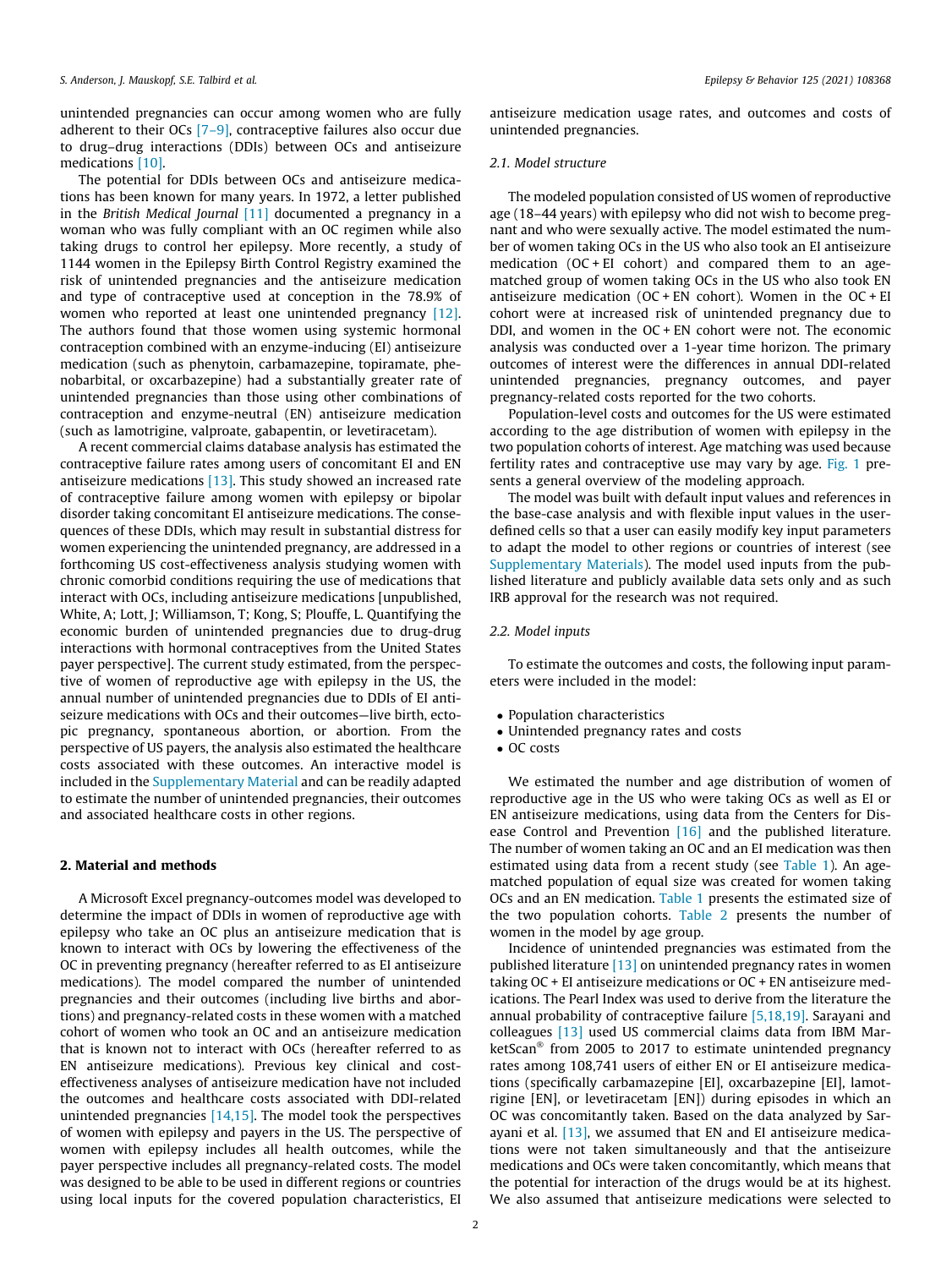<span id="page-2-0"></span>

Fig. 1. Pregnancy-outcomes model structure. Note: The size of the population at risk of DDIs due to OCs and enzyme-inducing antiseizure medications is estimated. Then, two cohorts are compared, one taking OC + enzyme-inducing medications and one taking OC + enzyme-neutral medications. The annual number and outcomes and costs of unintended pregnancies for each cohort are calculated, and the difference in these outcomes between the two cohorts is the DDI impact. DDI = drug–drug interaction; OC = oral contraceptive.

optimize seizure control and minimize other adverse effects in both the EI and EN antiseizure medication groups.

Outcomes associated with unintended pregnancies are ectopic pregnancy, spontaneous abortion, induced abortion, and preterm or full-term births. Input data for these outcomes are presented in [Table 3](#page-4-0). The age-dependent total numbers of pregnancies, live births, induced abortions, and spontaneous abortions/ectopic pregnancies in the US general population were taken from Ventura et al. [\[20\].](#page-6-0) To derive separate estimates for the number of spontaneous abortions and ectopic pregnancies, we calculated the number of ectopic pregnancies using rates from Hoover et al. [\[21\].](#page-6-0) The age-dependent probability that each birth outcome was due to an unintended pregnancy was based on estimates from Finer and Zolna [\[22\],](#page-6-0) Finer and Henshaw [\[23\],](#page-6-0) and Mosher et al. [\[24\].](#page-6-0) Finally, those estimates were used to calculate the age-weighted values for the pregnancy outcomes of unintended pregnancies.

The model considered only the following direct medical costs:

- Costs associated with unintended pregnancy, including ectopic pregnancy, induced abortion, or spontaneous abortion as well as for delivery for those pregnancies ending in a live birth (but not the cost postdelivery)
- Costs associated with OCs

Lifetime costs for children born that may be covered by the payer were not included. The costs used in the model were taken from the published literature (see [Table 4\)](#page-4-0).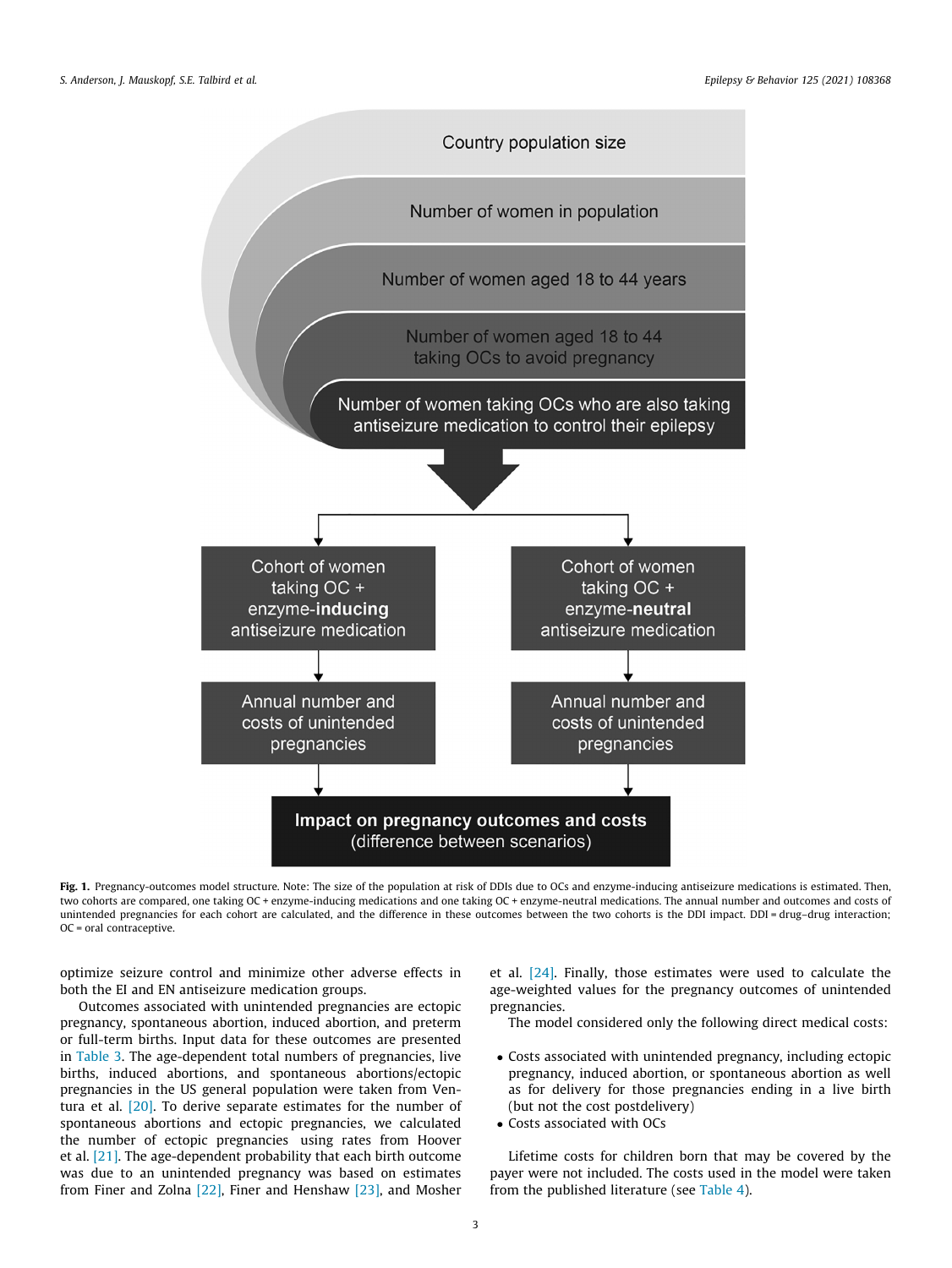#### <span id="page-3-0"></span>Table 1

Population data on the number of women and percentage of women using OCs and antiseizure medications in the US.

| Estimate for<br>Total population of US, n<br>328,239,523<br>2019 [17]<br>Estimate for<br>Total female population, n<br>166,582,199<br>2019 [17]<br>Total female population of<br>Estimate for<br>64,325,356<br>reproductive age, $n$ (%)<br>2019 [17]<br><b>Estimate for</b><br>$15 - 19$ v<br>10,308,963 (16.0)<br>2019 [17]<br>$20 - 24y$<br>10,568,188 (16.4)<br>$25 - 29$ v<br>11,504,446 (17.9)<br>$30 - 34$ v<br>11,076,695 (17.2)<br>$35 - 39$ v<br>10,852,580 (16.9)<br>40-44 $v$<br>10,014,484 (15.6)<br>Women using OCs, %<br>Daniels and<br>$15 - 19$ $v^a$<br>19.5<br>Abma [6]<br>21.6<br>$20 - 24y$<br>$25 - 29$ v<br>21.6<br>$30 - 34y$<br>10.9<br>10.9<br>$35 - 39$ v<br>$40 - 44$ v<br>6.5<br>Estimate for<br>Women aged 18-44 y who used an<br>42<br>antiseizure medication in the<br>2011-2014 [16]<br>past 30 d, $\frac{8}{9}$<br>Exposure among 108,741 OC<br>Sarayani et al. [13]<br>+ antiseizure medication users.<br>$\frac{9}{6}$<br>Enzyme-inducing medication<br>17.4<br>Enzyme-neutral medication<br>82.6 | Variable | Value | Reference |
|---------------------------------------------------------------------------------------------------------------------------------------------------------------------------------------------------------------------------------------------------------------------------------------------------------------------------------------------------------------------------------------------------------------------------------------------------------------------------------------------------------------------------------------------------------------------------------------------------------------------------------------------------------------------------------------------------------------------------------------------------------------------------------------------------------------------------------------------------------------------------------------------------------------------------------------------------------------------------------------------------------------------------------------|----------|-------|-----------|
|                                                                                                                                                                                                                                                                                                                                                                                                                                                                                                                                                                                                                                                                                                                                                                                                                                                                                                                                                                                                                                       |          |       |           |
|                                                                                                                                                                                                                                                                                                                                                                                                                                                                                                                                                                                                                                                                                                                                                                                                                                                                                                                                                                                                                                       |          |       |           |
|                                                                                                                                                                                                                                                                                                                                                                                                                                                                                                                                                                                                                                                                                                                                                                                                                                                                                                                                                                                                                                       |          |       |           |
|                                                                                                                                                                                                                                                                                                                                                                                                                                                                                                                                                                                                                                                                                                                                                                                                                                                                                                                                                                                                                                       |          |       |           |
|                                                                                                                                                                                                                                                                                                                                                                                                                                                                                                                                                                                                                                                                                                                                                                                                                                                                                                                                                                                                                                       |          |       |           |
|                                                                                                                                                                                                                                                                                                                                                                                                                                                                                                                                                                                                                                                                                                                                                                                                                                                                                                                                                                                                                                       |          |       |           |
|                                                                                                                                                                                                                                                                                                                                                                                                                                                                                                                                                                                                                                                                                                                                                                                                                                                                                                                                                                                                                                       |          |       |           |
|                                                                                                                                                                                                                                                                                                                                                                                                                                                                                                                                                                                                                                                                                                                                                                                                                                                                                                                                                                                                                                       |          |       |           |
|                                                                                                                                                                                                                                                                                                                                                                                                                                                                                                                                                                                                                                                                                                                                                                                                                                                                                                                                                                                                                                       |          |       |           |
|                                                                                                                                                                                                                                                                                                                                                                                                                                                                                                                                                                                                                                                                                                                                                                                                                                                                                                                                                                                                                                       |          |       |           |
|                                                                                                                                                                                                                                                                                                                                                                                                                                                                                                                                                                                                                                                                                                                                                                                                                                                                                                                                                                                                                                       |          |       |           |
|                                                                                                                                                                                                                                                                                                                                                                                                                                                                                                                                                                                                                                                                                                                                                                                                                                                                                                                                                                                                                                       |          |       |           |
|                                                                                                                                                                                                                                                                                                                                                                                                                                                                                                                                                                                                                                                                                                                                                                                                                                                                                                                                                                                                                                       |          |       |           |
|                                                                                                                                                                                                                                                                                                                                                                                                                                                                                                                                                                                                                                                                                                                                                                                                                                                                                                                                                                                                                                       |          |       |           |
|                                                                                                                                                                                                                                                                                                                                                                                                                                                                                                                                                                                                                                                                                                                                                                                                                                                                                                                                                                                                                                       |          |       |           |
|                                                                                                                                                                                                                                                                                                                                                                                                                                                                                                                                                                                                                                                                                                                                                                                                                                                                                                                                                                                                                                       |          |       |           |
|                                                                                                                                                                                                                                                                                                                                                                                                                                                                                                                                                                                                                                                                                                                                                                                                                                                                                                                                                                                                                                       |          |       |           |
|                                                                                                                                                                                                                                                                                                                                                                                                                                                                                                                                                                                                                                                                                                                                                                                                                                                                                                                                                                                                                                       |          |       |           |
|                                                                                                                                                                                                                                                                                                                                                                                                                                                                                                                                                                                                                                                                                                                                                                                                                                                                                                                                                                                                                                       |          |       |           |
|                                                                                                                                                                                                                                                                                                                                                                                                                                                                                                                                                                                                                                                                                                                                                                                                                                                                                                                                                                                                                                       |          |       |           |

CDC = Centers for Disease Control and Prevention; OC = oral contraceptive; US = United States.

Value is based on the 15- to 19-year-old age group, but was applied in the model to the 18- to 19-year-old women.

b Antiseizure medications include the following classes in the CDC definition: hydantoin, succinimide, barbiturate, benzodiazepine, miscellaneous, dibenzoazepine, fatty acid derivative, gamma-aminobutyric acid reuptake inhibitors, gamma-aminobutyric acid analogs, triazine, carbamate, pyrrolidine, and carbonic anhydrase inhibitor.

 $\epsilon$  Study considered carbamazepine (enzyme inducing), oxcarbazepine (enzyme inducing), lamotrigine (enzyme neutral), or levetiracetam (enzyme neutral).

#### 2.3. Sensitivity and scenario analyses

The robustness of model assumptions and uncertainty around the key input parameters were tested in one-way sensitivity analyses using their estimated lower or upper bounds. The model user could enter an alternative lower or upper bound, if desired. Model

|--|--|

Women included in the model.

settings (e.g., time horizon) and population characteristics (e.g., age distribution) were not varied in the one-way analysis.

A scenario analysis was also performed comparing women taking an OC + EI antiseizure medication with those using a copper intrauterine device (IUD) for contraception + EI antiseizure medication. The copper IUD is the only highly effective, nonhormonal method of contraception available, so it would not produce DDIs when taken with an EI antiseizure medication  $[40]$ . The copper IUD was assumed to have an unplanned pregnancy rate of only 0.8 per 100 persons per year and an annualized cost of \$174.66 [\[26,41\]](#page-6-0). This cost was calculated based on the device, insertion, removal, and monitoring costs (\$1,362.37) that were annualized over 7.8 years of use, with the assumption that a 22% dropout rate in the first year of use would occur [\[28\]](#page-6-0), and was adjusted to 2020 US dollars using the medical care component of the CPI [\[27\].](#page-6-0)

#### 2.4. Model assumptions

The assumptions used in the model are listed below:

- The analysis considered only women aged 15–44 years who were sexually active and who did not intend to become pregnant during the time horizon of the analysis. Therefore, all pregnancies occurring in women taking an OC during the time horizon that resulted from method failure were assumed to be unintended.
- The model used a single point estimate for the probability of each pregnancy outcome that was age-weighted to the US female population of reproductive age based on the agespecific values in Ventura et al. [\[20\]](#page-6-0) from the US general population; upper and lower bounds for each probability were based on estimates from the literature [\[25\].](#page-6-0)
- All women modeled were assumed to have preexisting epilepsy that necessitated taking antiseizure medication.
- We assumed that all OCs had the same propensity for a DDI with an EI antiseizure medication and that all women modeled were taking low-dose estrogen  $(50 \mu g)$  or progestin-only OCs.
- We assumed that women did not switch between contraceptive methods during the time horizon of the study.
- We assumed that women used OC for a full year unless they experienced an unintended pregnancy, in which case they discontinued their OC.
- Contraceptive failure occurred at the midpoint of the model year. However, costs associated with births, induced abortions, spontaneous abortions, and ectopic pregnancies were assumed to take place in the same year as the unplanned pregnancy.

| Age                    | Data Label for Calculations                  |                                                  |                                             |                               |                                                          |                                    |                                                    |
|------------------------|----------------------------------------------|--------------------------------------------------|---------------------------------------------|-------------------------------|----------------------------------------------------------|------------------------------------|----------------------------------------------------|
| Group,                 | Women of<br>Reproductive Age in<br>the US, n | B<br>Women Using<br>Antiseizure<br>Medication, % | Women Using<br>Antiseizure<br>Medication, n | D<br>Women<br>Using OCs,<br>% | E<br>Women Using OCs and an<br>Antiseizure Medication, n | Women Using an<br>EI Medication, % | G<br>Women Using OCs<br>and an EI Medication.<br>n |
| $15 - 19$<br>$20 - 24$ | 10.308.963<br>10.568.188                     | 4.2<br>4.2                                       | 432.976<br>443.864                          | 19.5<br>21.6                  | 84.430<br>95.875                                         | 17.4<br>17.4                       | 14.724<br>16.720                                   |
| $25 - 29$              | 11.504.446                                   | 4.2                                              | 483.187                                     | 21.6                          | 104.368                                                  | 17.4                               | 18.201                                             |
| $30 - 34$              | 11,076,695                                   | 4.2                                              | 465,221                                     | 10.9                          | 50,709                                                   | 17.4                               | 8,843                                              |
| $35 - 39$              | 10.852.580                                   | 4.2                                              | 455,808                                     | 10.9                          | 49.683                                                   | 17.4                               | 8,665                                              |
| $40 - 44$              | 10.014.484                                   | 4.2                                              | 420.608                                     | 6.5                           | 27.340                                                   | 17.4                               | 4,768                                              |
| <b>Total</b>           | 64,325,356                                   |                                                  | 2,701,664                                   |                               | 412,405                                                  |                                    | 71,922                                             |
| Source                 | Estimate for 2019<br>$[17]$                  | Estimate for 2011-<br>$2014$ [16]                | Calculation $(A * B)$                       | Daniels<br>and Abma<br>[6]    | Calculation $(C * D)$                                    | Sarayani et al.<br>[13]            | Calculation $(E * F)$                              |

EI = enzyme-inducing; CDC = Centers for Disease Control and Prevention; OC = oral contraceptive; US = United States.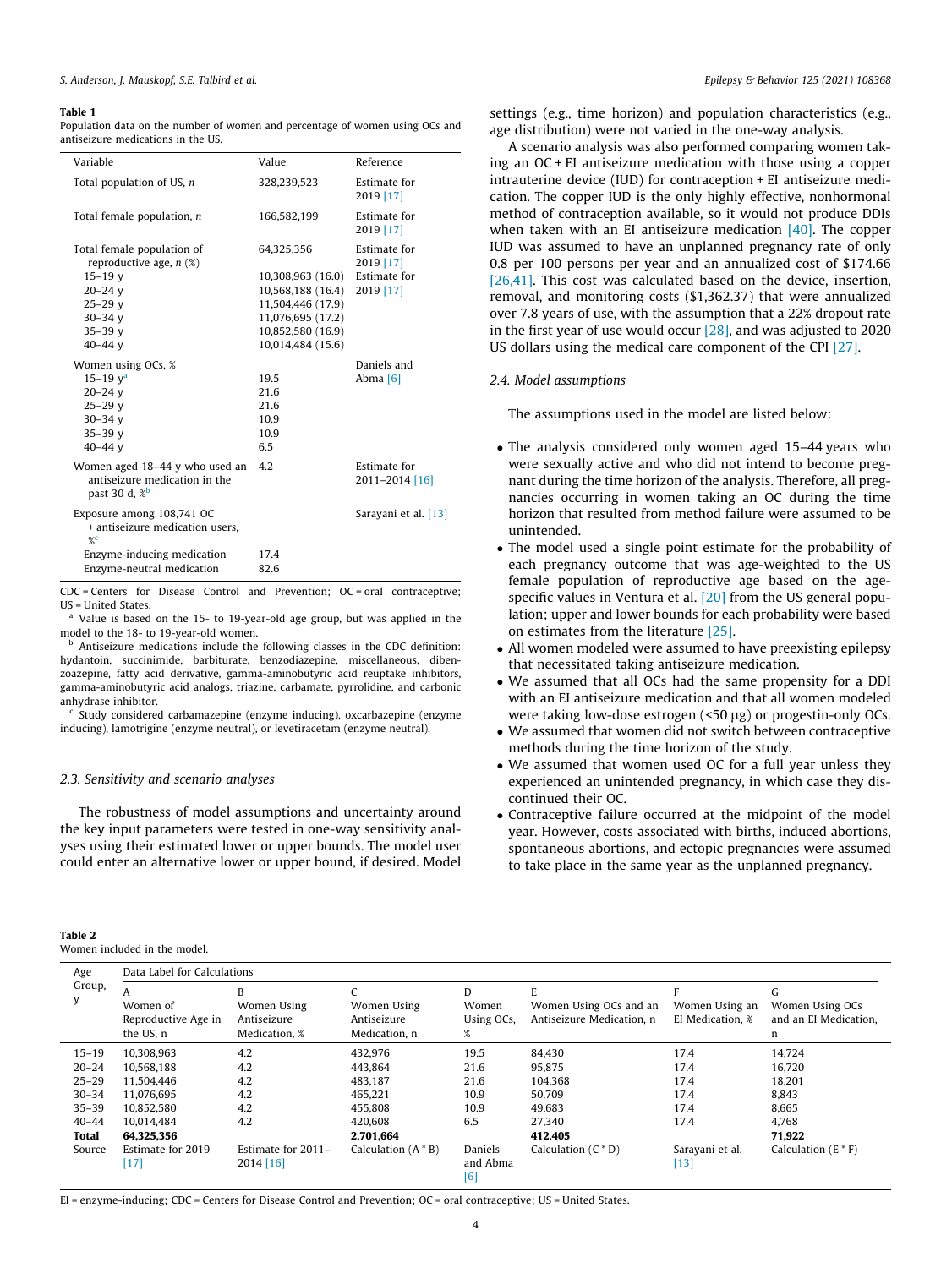<span id="page-4-0"></span>Annual unplanned pregnancy rates.

| Input Parameter                                            | Base<br>Case | Lower<br>Bound | Upper<br>Bound | Source                                                                                                                |
|------------------------------------------------------------|--------------|----------------|----------------|-----------------------------------------------------------------------------------------------------------------------|
| Unplanned pregnancy rates per 100 persons per year with OC |              |                |                |                                                                                                                       |
| Unplanned pregnancy:<br>$OC + EN$                          | 1.6          | 1.4            | 1.8            | Base case: Sarayani et al. [13]. Lower and upper bound: 95% CI from Sarayani et al. [13]                              |
| Unplanned pregnancy:<br>$OC + EI$                          | 2.3          | 1.9            | 2.8            |                                                                                                                       |
| Outcome of unplanned pregnancies, %                        |              |                |                |                                                                                                                       |
| Birth                                                      | 49.2         | 30             | 69             | Base case: calculated from the literature $[20-24]$                                                                   |
| Induced abortion                                           | 35.0         | 14             | 58             |                                                                                                                       |
| Spontaneous abortion                                       | 15.3         | 11.5           | 16             | Lower and upper bound: minimum and maximum abortion rates with associated pregnancy<br>outcomes from Kost et al. [25] |
| Ectopic pregnancy                                          | 0.5          | NA             | <b>NA</b>      | Assumption                                                                                                            |

 $C =$ confidence interval; EI = enzyme-inducing antiseizure medication; EN = enzyme-neutral antiseizure medication; NA = not applicable;  $OC =$  oral contraceptive.

#### Table 4

Annual or per-event costs (in 2020 US Dollars).

| Input Parameter                                                                                                                                                                                                                                                                                                             | <b>Base Case</b> | Lower<br>Bound | Upper<br>Bound | Source                                                                                                                                        |
|-----------------------------------------------------------------------------------------------------------------------------------------------------------------------------------------------------------------------------------------------------------------------------------------------------------------------------|------------------|----------------|----------------|-----------------------------------------------------------------------------------------------------------------------------------------------|
| OC cost per year<br><sub>OC</sub>                                                                                                                                                                                                                                                                                           | \$850.81         | \$425.41       | \$1276.22      | Annualized OC cost estimates [26] adjusted to 2020 US dollars using the CPI medical care<br>component [27]. Lower and upper bound $+/-50\%$ . |
| Costs associated with unintended<br>pregnancy, per event                                                                                                                                                                                                                                                                    |                  |                |                |                                                                                                                                               |
| Birth                                                                                                                                                                                                                                                                                                                       | \$12952.67       | \$5269.86      | \$28664.46     | Base case and lower and upper bounds: literature review <sup>a</sup>                                                                          |
| Spontaneous abortion                                                                                                                                                                                                                                                                                                        | \$1121.01        | \$600.84       | \$3593.84      |                                                                                                                                               |
| Induced abortion                                                                                                                                                                                                                                                                                                            | \$939.92         | \$600.84       | \$4233.11      |                                                                                                                                               |
| Ectopic pregnancy                                                                                                                                                                                                                                                                                                           | \$6174.08        | \$2839.92      | \$15943.46     |                                                                                                                                               |
| $\mathbf{m}$ $\mathbf{c}$ $\mathbf{c}$ $\mathbf{c}$ $\mathbf{c}$ $\mathbf{c}$ and $\mathbf{c}$ $\mathbf{c}$ $\mathbf{c}$ $\mathbf{c}$ $\mathbf{c}$ $\mathbf{c}$ $\mathbf{c}$ $\mathbf{c}$ $\mathbf{c}$ $\mathbf{c}$ $\mathbf{c}$ $\mathbf{c}$ $\mathbf{c}$ $\mathbf{c}$ $\mathbf{c}$ $\mathbf{c}$ $\mathbf{c}$ $\mathbf{c}$ |                  |                |                |                                                                                                                                               |

CPI = Consumer Price Index; OC = oral contraceptive; US = United States.

a A literature review was conducted for the cost of each pregnancy outcome and the median, minimum, and maximum costs across the cited articles were calculated (with

all prices adjusted to 2020 US dollars) [\[19,26,28–38\]](#page-6-0). These articles were identified using a registry of economic evaluations of hormonal contraceptives [\[39\]](#page-7-0).

- Long-term costs from live births were not included in the model.
- We assumed that a woman could get pregnant only once per year.

## 3. Results

## 3.1. Base-case analysis

The model calculated the pregnancy and cost outcomes for a 1 year time horizon. Annual pregnancy outcomes, annual costs of pregnancy outcomes and OCs, and the total costs per woman at risk of DDIs ( $n = 71,922$ ) are shown in Table 5 for each cohort, along with the difference (DDI impact) between the two cohorts.

Drug–drug interactions associated with the use of an OC + EI antiseizure medications resulted in 503 additional unintended pregnancies, resulting in 248 unintended births and 256 pregnancies ending in ectopic pregnancy, spontaneous abortion, or induced abortion. This resulted in an estimated increase in healthcare costs of a little over \$3 million from the US payer perspective annually among women of reproductive age with epilepsy.

#### 3.2. One-way sensitivity analyses and scenario analysis

[Table 6](#page-5-0) presents the results of the one-way sensitivity analyses. The results were robust to changes in the key parameters; women taking an EI antiseizure medication had an increased number of unintended pregnancies and increased costs in all one-way sensitivity analyses when compared with women taking an EN antiseizure medication and an OC.

An additional scenario analysis was performed comparing women using an OC and an EI antiseizure medication with women

#### Table 5

Annual pregnancy outcomes and costs for comparator populations and DDI impact.

| Parameter                        | $OC + EI$    | $OC + EN$                     | DDI<br>Impact: |
|----------------------------------|--------------|-------------------------------|----------------|
|                                  |              | $(N = 71.922)$ $(N = 71.922)$ | $OC + EI$      |
|                                  |              |                               | Minus OC       |
|                                  |              |                               | $+ EN$         |
| <b>Pregnancy outcomes</b>        |              |                               |                |
| Number of unintended             | 1654         | 1151                          | 503            |
| pregnancies                      |              |                               |                |
| Number of unintended live births | 814          | 566                           | 248            |
| Number of ectopic pregnancies    | 8            | 6                             | $\mathcal{L}$  |
| Number of spontaneous            | 253          | 176                           | 77             |
| abortions                        |              |                               |                |
| Number of induced abortions      | 579          | 403                           | 176            |
| <b>Total annual costs</b>        | \$71,205,253 | \$68,157,724                  | \$3.047.530    |
| Cost of unintended pregnancy     | \$11.420.726 | \$7.944.853                   | \$3,475,873    |
| outcomes                         |              |                               |                |
| Cost of OCs                      | \$59,784,527 | \$60,212,871                  | -\$428,344     |
| Total annual costs/Number of     | \$990        | \$948                         | \$42           |
| women at risk (N)                |              |                               |                |

DDI = drug–drug interaction; EI = enzyme-inducing antiseizure medication; EN = enzyme-neutral antiseizure medication; OC = oral contraceptive.

using a copper IUD for contraception and an EI antiseizure medication. This scenario found that there were almost three times as many unintended pregnancies in the OC + EI antiseizure medications group as compared with the IUD + EI antiseizure medications group (1654 vs. 575 = 1079 additional unintended pregnancies) because of the greater effectiveness of IUDs versus OCs and the lack of an interaction with the EI medication. This scenario also found a lower total cost per woman at risk of a DDI for women using a copper IUD (annual contraceptive costs of \$228 per woman for the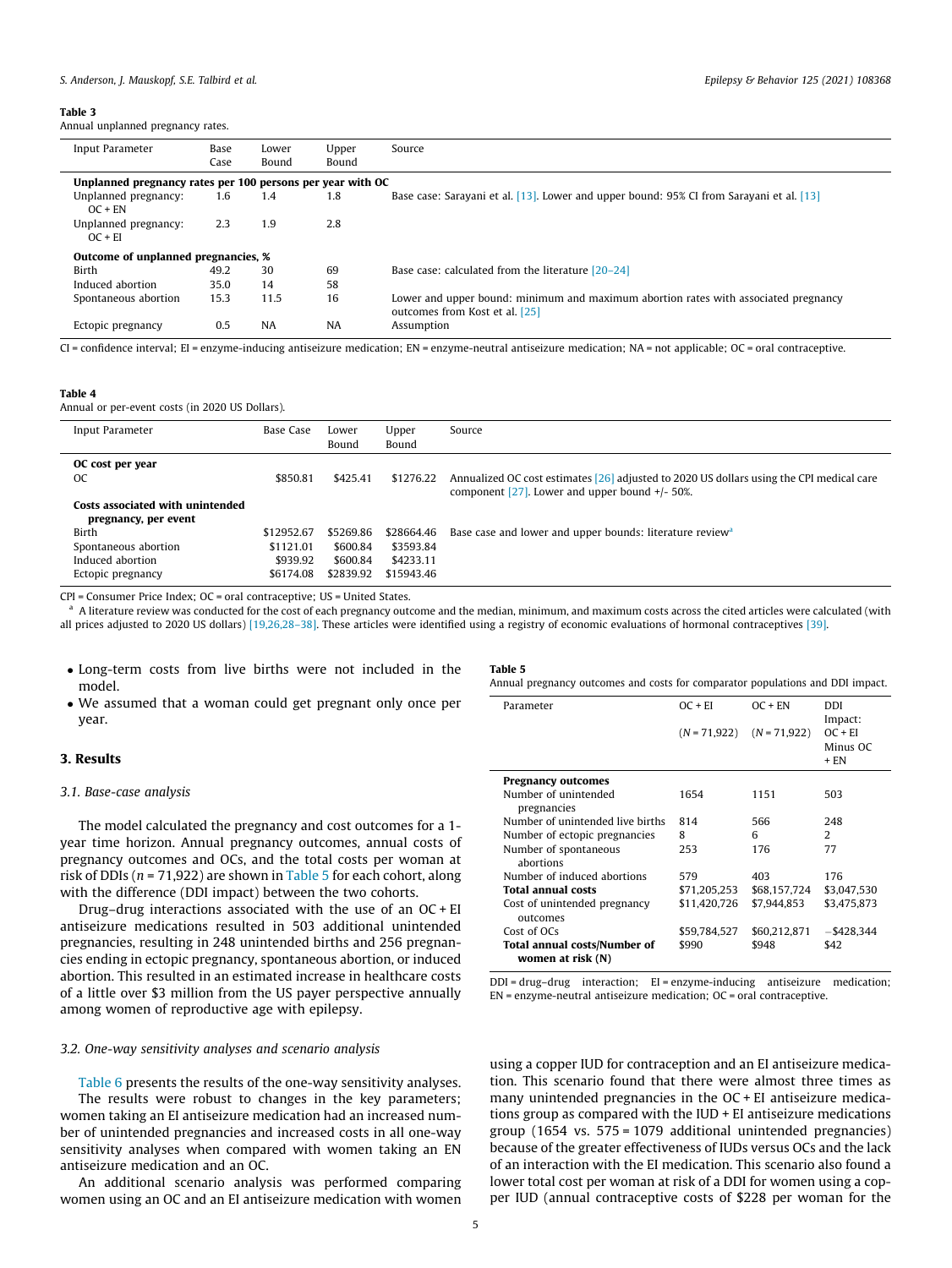#### <span id="page-5-0"></span>Table 6

Results of one-way sensitivity analyses.

| Parameter                                                                                              | DDI Impact: OC + EI Minus OC + EN |                                                         |                                                         |  |  |  |
|--------------------------------------------------------------------------------------------------------|-----------------------------------|---------------------------------------------------------|---------------------------------------------------------|--|--|--|
|                                                                                                        | Incremental<br>Costs              | No. of Additional Unintended<br>Pregnancies Due to DDIs | No. of Additional Unintended Live<br>Births Due to DDIs |  |  |  |
| Base case <sup>a</sup>                                                                                 | \$3,047,530                       | 503                                                     | 248                                                     |  |  |  |
| Low failure rates for contraception ( $OC + EI = 1.9$ , $OC + EN = 1.4$ )                              | \$2,176,807                       | 360                                                     | 177                                                     |  |  |  |
| High failure rates for contraception $(OC + EI = 2.8, OC + EN = 1.8)$                                  | \$4.353.614                       | 719                                                     | 354                                                     |  |  |  |
| Low abortion rate                                                                                      | \$4,275,882                       | 503                                                     | 350                                                     |  |  |  |
| (induced abortion = $14\%$ , birth = $69.5\%$ , spontaneous abortion = $16\%$ ,<br>ectopic = $0.5\%$ ) |                                   |                                                         |                                                         |  |  |  |
| High abortion rate                                                                                     | \$1,882,878                       | 503                                                     | 151                                                     |  |  |  |
| (induced abortion = 58%, birth = 30%, spontaneous abortion = $11.5\%$ ,<br>ectopic = $0.5%$ )          |                                   |                                                         |                                                         |  |  |  |
| Low annual contraceptive costs                                                                         | \$3,261,701                       | 503                                                     | 248                                                     |  |  |  |
| $(OC = $425.41)$                                                                                       |                                   |                                                         |                                                         |  |  |  |
| High annual contraceptive costs                                                                        | \$2,833,358                       | 503                                                     | 248                                                     |  |  |  |
| $(OC = $1276.22)$                                                                                      |                                   |                                                         |                                                         |  |  |  |
| Low unintended pregnancy costs                                                                         | \$1.036.298                       | 503                                                     | 248                                                     |  |  |  |

High unintended pregnancy costs \$7,734,678 503 248  $(birth = $28664.46, induced abortion = $4233.11, spontaneous abortion =$ \$3593.84, ectopic pregnancy = \$15943.46)

DDI = drug–drug interaction; EI = enzyme-inducing antiseizure medication; EN = enzyme-neutral antiseizure medication; OC = oral contraceptive.

<sup>a</sup> Base-case values for contraceptive failure rates are 2.3 for OC + EI and 1.6 for OC + EN. Base-case outcomes for unintended pregnancies were 35% for induced abortion; 49.2%, live birth; 15.3%, spontaneous abortion; and 0.5%, ectopic pregnancy. Base-case annual costs for OC are \$850.81. Base-case costs for pregnancy outcomes were \$12,953 for live birth; \$940, induced abortion; \$1121, spontaneous abortion; and \$6174, ectopic pregnancy.

IUD + EI antiseizure medications cohort vs. \$990 per woman at risk of a DDI for the OC + EI antiseizure medications cohort).

(birth = \$5269.86, induced abortion = \$600.84, spontaneous abortion =

\$600.84, and ectopic pregnancy = \$2839.92)

## 4. Discussion

The pregnancy-outcomes model estimated the number of unintended pregnancies and the associated costs because of DDIs for women with epilepsy who are taking an OC combined with an EI antiseizure medication rather than combined with an EN antiseizure medication. Similar estimates of the risk of unintended pregnancies for women taking an OC and an EI antiseizure medication have been shown in a registry study [\[12\]](#page-6-0) and in an observational database study [\[13\].](#page-6-0) The clinical effectiveness and costeffectiveness in terms of seizure control of various antiseizure medications have been previously studied in the SANAD [\[14\]](#page-6-0) and SANAD II [\[15\]](#page-6-0) trials. These trials found that lamotrigine (EN) and valproate (EN) were preferred to carbamazepine (EI), topiramate (EI), gabapentin (EN), oxcarbazepine (EI), and levetiracetam (EN) depending on the population studied  $[40]$ . However, valproate is not recommended for women at risk of pregnancy due to its teratogenicity, and the study authors acknowledged that weighing the costs and benefits of improved seizure control versus reduced teratogenicity could only be done by individual women [\[15\].](#page-6-0) Our study has added to these findings by estimating the impact of different EI or EN antiseizure medications on unintended pregnancies and their outcomes and associated healthcare costs in women using an OC for contraception and experiencing a DDI-related unintended pregnancy in the US. In addition, the pregnancyoutcomes model included in the Supplementary Material can easily be used to create estimates for other regions and countries.

The model has several limitations. First, the short time horizon did not reflect that contraception and antiseizure medications are typically taken for many years. Women may change their behavior after an unintended pregnancy due to a DDI-related OC failure. However, the short time horizon mitigated the issues of tracking trajectories of contraceptive use over time and modeling the phenomenon of repeat unintended pregnancies. Second, the model used estimates from the general population to estimate the number of women aged 15–44 with epilepsy at risk of a DDI. To address this concern, we attempted to validate our estimate of the population size of women receiving both an antiseizure medication and an OC ( $n = 71,922$ ) using estimates from the epilepsy-specific literature. Using an alternative approach, a similar estimate of the size of the population at risk was derived. Third, the estimate of OC failure rates with EI and EN medications used in this article was developed by Sarayani et al. [\[13\]](#page-6-0) in a study of women taking one of four medications: carbamazepine and oxcarbazepine for EI medications and lamotrigine and levetiracetam for EN medications. More research is needed on the impact of DDIs on hormonal contraceptive failure rates in women taking antiseizure medication, including those taking multiple medications. However, in the sensitivity analyses, we show how the number of unintended pregnancies, pregnancy outcomes, and costs changed when DDIs between OC and other EI medications resulted in smaller or larger OC failure rates than the failure rates used in the base case. In addition, we assumed that EN and EI medications are not taken simultaneously, which may not be the case for patients on polytherapy. However, treatment guidelines recommend polytherapy only when multiple monotherapy trials have failed, and these guidelines appear to be widely followed in the US, suggesting that many women with epilepsy match these assumptions [\[42\].](#page-7-0) Finally, the cost projections are estimated using published data on unintended pregnancies for all US women taking OCs.

Registry and observational findings [\[12,13\]](#page-6-0) suggest that DDIs may not routinely be considered when making contraceptive decisions for women with epilepsy. Several reasons might explain why this happens, including different physicians prescribing for the different conditions, a lack of readily available information on possible DDIs, or the complexity of DDIs to consider when coprescribing contraception and antiseizure medications. Electronic medical records that ensure prescribers know of other medications, including but not restricted to contraception being taken by their female patients with epilepsy as well as pop-up warning notices that warn them about DDIs of newly prescribed medical combinations, can address this issue for women with epilepsy taking antiseizure medications.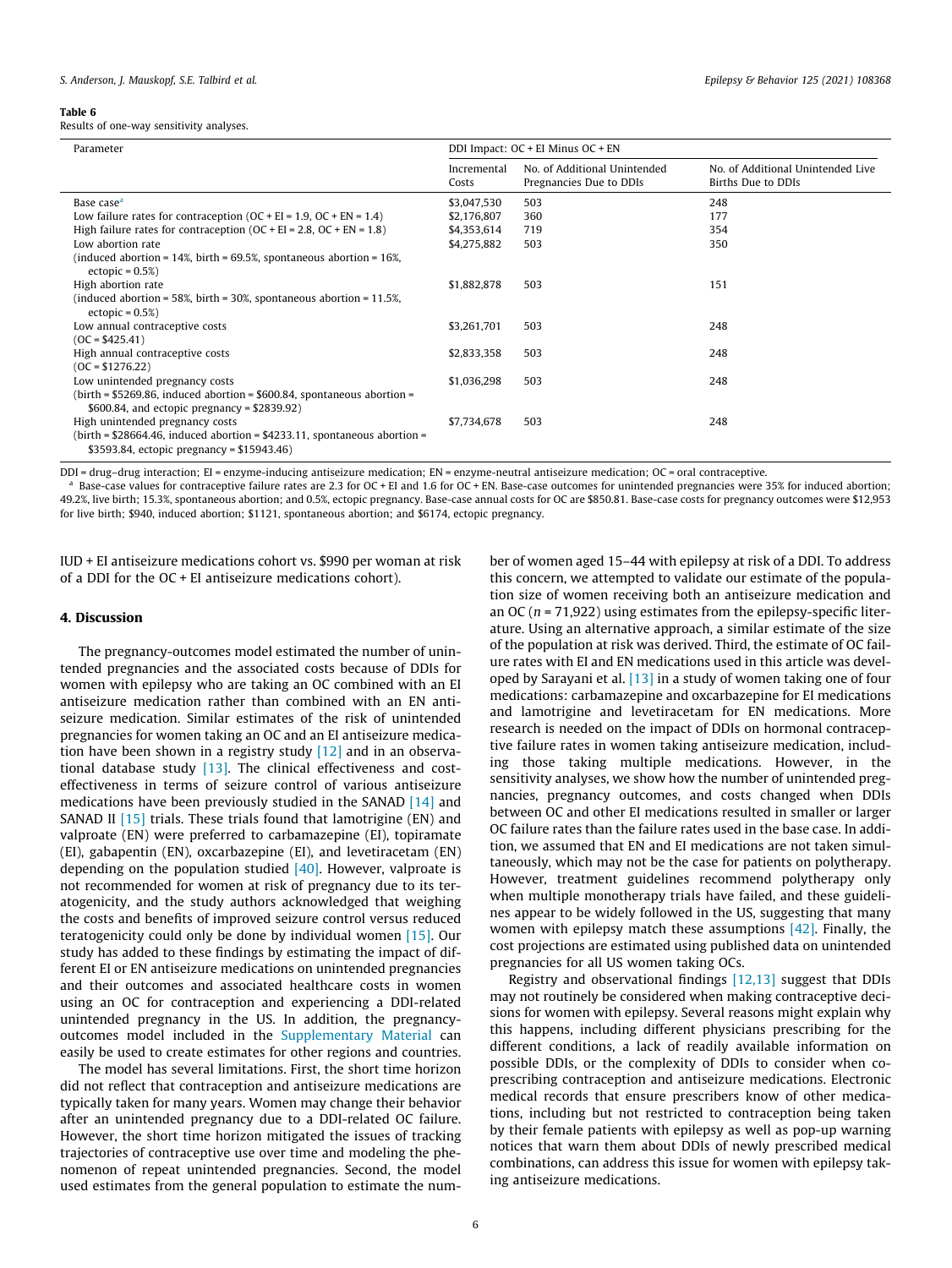## <span id="page-6-0"></span>5. Conclusions

The results of the analysis showed that women currently taking an OC plus an EI medication could reduce their risk of unintended pregnancy attributable to DDIs either by substitution of an alternative form of effective, nonhormonal contraception, such as a copper IUD in place of hormonal-based OC  $[10]$ , or by use of an EN medication, if this will provide adequate control of their epilepsy. The American College of Obstetricians and Gynecologists also recommends depot-medroxyprogesterone acetate injections (commonly known by the brand name Depo Provera) and the hormonal IUD as highly effective contraception options that do not demonstrate the same DDIs as OC with EI antiseizure medications [\[43\].](#page-7-0) Our analysis also showed that changes to reduce the risk of unintended pregnancies associated with DDIs between an OC and an EI medication could reduce costs for all US payers by \$1,036,298 to \$55,655,035 annually and avert between 360 and 1079 unintended pregnancies annually among reproductive-aged women with epilepsy. While this is only a small portion of the unintended pregnancies in the general population, this is a heavy burden for women with epilepsy, who may experience even greater negative impacts associated with unintended pregnancy than healthy women due to the possibility of increased seizures and negative health and developmental impacts on any children born [4]. For these reasons, careful consideration by women and their physicians should be given to the potential for DDIs that might result in unintended pregnancies when selecting contraceptive methods and/or antiseizure medications for the treatment of chronic epilepsy.

## Declaration of Competing Interest

Seri Anderson, Josephine Mauskopf, Sandra Talbird, Annesha White, and Meenakshi Srinivasan have no conflicts of interest.

#### Acknowledgements

John Forbes and Caitlyn Matuska at RTI-HS for editing and formatting the manuscript.

## Funding

Funding was provided by the Bill and Melinda Gates Foundation (Grant No. RP30005).

## Role of the funding source

The content is solely the responsibility of the authors and does not necessarily represent the official views of the sponsor.

### Appendix A. Supplementary data

Supplementary data to this article can be found online at [https://doi.org/10.1016/j.yebeh.2021.108368.](https://doi.org/10.1016/j.yebeh.2021.108368)

# References

- [1] Davis AR, Pack AM, Kritzer J, Yoon A, Camus A. Reproductive history, sexual behavior and use of contraception in women with epilepsy. Contraception 2008;77(6):405–9. [https://doi.org/10.1016/j.contraception.2008.02.002.](https://doi.org/10.1016/j.contraception.2008.02.002)
- [2] Miller S, Wherry LR, Foster DG. What happens after an abortion denial? A review of results from the Turnaway study. Presented at the AEA Papers and Proceedings. 2020. p. 226-30.
- [3] [Yerby MS, Kaplan P, Tran T. Risks and management of pregnancy in women](http://refhub.elsevier.com/S1525-5050(21)00629-6/h0015) [with epilepsy. Cleve Clin J Med 2004;71\(Suppl\\_2\):S25–37.](http://refhub.elsevier.com/S1525-5050(21)00629-6/h0015)
- [4] [Abe K, Hamada H, Yamada T, Obata-Yasuoka M, Minakami H, Yoshikawa H.](http://refhub.elsevier.com/S1525-5050(21)00629-6/h0020) [Impact of planning of pregnancy in women with epilepsy on seizure control](http://refhub.elsevier.com/S1525-5050(21)00629-6/h0020)

[during pregnancy and on maternal and neonatal outcomes. Seizure 2014;23](http://refhub.elsevier.com/S1525-5050(21)00629-6/h0020)  $(2):112-6$ 

- [5] Trussell J. Contraceptive failure in the United States. Contraception 2011;83 (5):397–404. [https://doi.org/10.1016/j.contraception.2011.01.021.](https://doi.org/10.1016/j.contraception.2011.01.021)
- [6] [Daniels K, Abma JC. Current contraceptive status among women aged 15–49:](http://refhub.elsevier.com/S1525-5050(21)00629-6/h0030) [United States, 2017–2019. NCHS Data Brief 2020;388:1–8.](http://refhub.elsevier.com/S1525-5050(21)00629-6/h0030)
- [7] Kavanaugh ML, Jerman J. Contraceptive method use in the United States: trends and characteristics between 2008, 2012 and 2014. Contraception 2018;97(1):14–21. <https://doi.org/10.1016/j.contraception.2017.10.003>.
- [8] United Nations Department of Economic and Social Affairs Population Division. World contraceptive use 2019 (POP/DB/CP/Rev2019). 2019. [https://www.un.](https://www.un.org/en/development/desa/population/publications/dataset/contraception/wcu2019.asp/) [org/en/development/desa/population/publications/dataset/contraception/](https://www.un.org/en/development/desa/population/publications/dataset/contraception/wcu2019.asp/) [wcu2019.asp/.](https://www.un.org/en/development/desa/population/publications/dataset/contraception/wcu2019.asp/) [accessed 2 April 2021].
- [9] Cleland J, Conde-Agudelo A, Peterson H, Ross J, Tsui A. Contraception and health. Lancet 2012;380(9837):149–56. [https://doi.org/10.1016/S0140-6736](https://doi.org/10.1016/S0140-6736(12)60609-6) [\(12\)60609-6](https://doi.org/10.1016/S0140-6736(12)60609-6).
- [10] Luef G. Female issues in epilepsy: a critical review. Epilepsy Behav 2009;15 (1):78–82. <https://doi.org/10.1016/j.yebeh.2009.02.023>.
- [11] [Kenyon IE. Unplanned pregnancy in an epileptic. Br Med J 1972;1](http://refhub.elsevier.com/S1525-5050(21)00629-6/h0055) [\(5801\):686–7.](http://refhub.elsevier.com/S1525-5050(21)00629-6/h0055)
- [12] Herzog AG, Mandle HB, Cahill KE, Fowler KM, Hauser WA. Predictors of unintended pregnancy in women with epilepsy. Neurology 2017;88 (8):728–33. <https://doi.org/10.1212/WNL.0000000000003637>.
- [13] Sarayani A, Brown JD, Goodin AJ, Squires P, Pham P, Cicali B, et al. A pharmacoepidemiologic approach to evaluate real-world effectiveness of hormonal contraceptives in the presence of drug-drug interactions. Epidemiology. 2021:268-76. doi: 10.1097/EDE.0000000000001302.
- [14] Marson A, Appleton R, Baker G, Chadwick D, Doughty J, Eaton B, et al. A randomised controlled trial examining the longer-term outcomes of standard versus new antiepileptic drugs. The SANAD trial. Health Technol Assess 2007;11(37). [https://doi.org/10.3310/hta11370.](https://doi.org/10.3310/hta11370)
- [15] [Marson A, Burnside G, Appleton R, Smith D, Leach JP, Sills G, et al. The SANAD II](http://refhub.elsevier.com/S1525-5050(21)00629-6/h0075) [study of the effectiveness and cost-effectiveness of valproate versus](http://refhub.elsevier.com/S1525-5050(21)00629-6/h0075) [levetiracetam for newly diagnosed generalised and unclassifiable epilepsy:](http://refhub.elsevier.com/S1525-5050(21)00629-6/h0075) [an open-label, non-inferiority, multicentre, phase 4, randomised controlled](http://refhub.elsevier.com/S1525-5050(21)00629-6/h0075) [trial. Lancet 2021;397\(10282\):1375–86.](http://refhub.elsevier.com/S1525-5050(21)00629-6/h0075)
- [16] Centers for Disease Control and Prevention National Center for Health Statistics. Health, United States, 2017: With special feature on mortality, Table 80. Hyattsville, MD: 2018. [https://www.cdc.gov/nchs/data/hus/2017/](https://www.cdc.gov/nchs/data/hus/2017/080.pdf) [080.pdf](https://www.cdc.gov/nchs/data/hus/2017/080.pdf). [accessed 18 December 2020].
- [17] US Census Bureau Population Division. Annual estimates of the resident population for selected age groups by sex for the United States: April 1, 2010, to July 1, 2019 (NC-EST2019-AGESEX). 2020. [https://www2.census.gov/](https://www2.census.gov/programs-surveys/popest/tables/2010-2019/national/asrh/nc-est2019-agesex.xlsx) [programs-surveys/popest/tables/2010-2019/national/asrh/nc-est2019](https://www2.census.gov/programs-surveys/popest/tables/2010-2019/national/asrh/nc-est2019-agesex.xlsx) [agesex.xlsx](https://www2.census.gov/programs-surveys/popest/tables/2010-2019/national/asrh/nc-est2019-agesex.xlsx). [accessed 18 December 2020].
- [18] Trussell J, Portman D. The creeping pearl: why has the rate of contraceptive failure increased in clinical trials of combined hormonal contraceptive pills? Contraception 2013;88(5):604–10. [https://doi.org/10.1016/j.contraception.2013.04.001.](https://doi.org/10.1016/j.contraception.2013.04.001)
- [19] Trussell J. Understanding contraceptive failure. Best Pract Res Clin Obstet Gynaecol 2009;23(2):199-209. [https://doi.org/10.1016/j.](https://doi.org/10.1016/j.bpobgyn.2008.11.008) [bpobgyn.2008.11.008](https://doi.org/10.1016/j.bpobgyn.2008.11.008).
- [20] Ventura SJ, Curtin SC, Abma JC, Henshaw SK, Estimated pregnancy rates and [rates of pregnancy outcomes for the United States, 1990–2008. Natl Vital Stat](http://refhub.elsevier.com/S1525-5050(21)00629-6/h0100) [Rep 2012;60\(7\):1–21.](http://refhub.elsevier.com/S1525-5050(21)00629-6/h0100)
- [21] Hoover KW, Tao G, Kent CK. Trends in the diagnosis and treatment of ectopic pregnancy in the United States. Obstet Gynecol 2010;115(3):495–502. [https://](https://doi.org/10.1097/AOG.0b013e3181d0c328) [doi.org/10.1097/AOG.0b013e3181d0c328](https://doi.org/10.1097/AOG.0b013e3181d0c328).
- [22] Finer LB, Zolna MR. Declines in unintended pregnancy in the United States, 2008–2011. N Engl J Med 2016;374(9):843–52. [https://doi.org/10.1056/](https://doi.org/10.1056/NEJMsa1506575) [NEJMsa1506575.](https://doi.org/10.1056/NEJMsa1506575)
- [23] Finer LB, Henshaw SK. Disparities in rates of unintended pregnancy in the United States, 1994 and 2001. Perspect Sex Reprod Health 2006;38(2):90–6. <https://doi.org/10.1363/3809006>.
- [24] [Mosher WD, Jones J, Abma JC. Intended and unintended births in the United](http://refhub.elsevier.com/S1525-5050(21)00629-6/h0120) [States: 1982–2010. Natl Health Stat Report 2012;55:1–28](http://refhub.elsevier.com/S1525-5050(21)00629-6/h0120).
- [25] Kost KM-Z, I; Kochhar, S. Pregnancy desires and pregnancies at the state level: estimates for 2014. New York: Guttmacher Institute 2018. [https://www.](https://www.guttmacher.org/report/pregnancy-desires-and-pregnancies-state-level-estimates-2014) [guttmacher.org/report/pregnancy-desires-and-pregnancies-state-level](https://www.guttmacher.org/report/pregnancy-desires-and-pregnancies-state-level-estimates-2014)[estimates-2014](https://www.guttmacher.org/report/pregnancy-desires-and-pregnancies-state-level-estimates-2014).
- [26] Trussell J, Henry N, Hassan F, Prezioso A, Law A, Filonenko A. Burden of unintended pregnancy in the United States: potential savings with increased use of long-Acting reversible contraception. Contraception 2013;87 (2):154–61. [https://doi.org/10.1016/j.contraception.2012.07.016.](https://doi.org/10.1016/j.contraception.2012.07.016)
- [27] US Bureau of Labor Statistics. Consumer Price Index, medical care component. 2020. <https://www.nhes.nh.gov/elmi/statistics/documents/cpiuscomp.pdf>. [accessed 9 April 2021].
- [28] Trussell J, Hassan F, Lowin J, Law A, Filonenko A. Achieving cost-neutrality with long-acting reversible contraceptive methods. Contraception 2015;91 (1):49-56. [https://doi.org/10.1016/j.contraception.2014.08.011.](https://doi.org/10.1016/j.contraception.2014.08.011)
- [29] Trussell J. The cost of unintended pregnancy in the United States. Contraception 2007;75(3):168-70. [https://doi.org/10.1016/](https://doi.org/10.1016/j.contraception.2006.11.009) [j.contraception.2006.11.009](https://doi.org/10.1016/j.contraception.2006.11.009).
- [30] Trussell J, Hassan F, Henry N, Pocoski J, Law A, Filonenko A. Cost-effectiveness analysis of levonorgestrel-releasing intrauterine system (LNG-IUS) 13.5 mg in contraception. Contraception 2014;89(5):451–9. [https://doi.org/10.1016/](https://doi.org/10.1016/j.contraception.2013.10.019) [j.contraception.2013.10.019](https://doi.org/10.1016/j.contraception.2013.10.019).